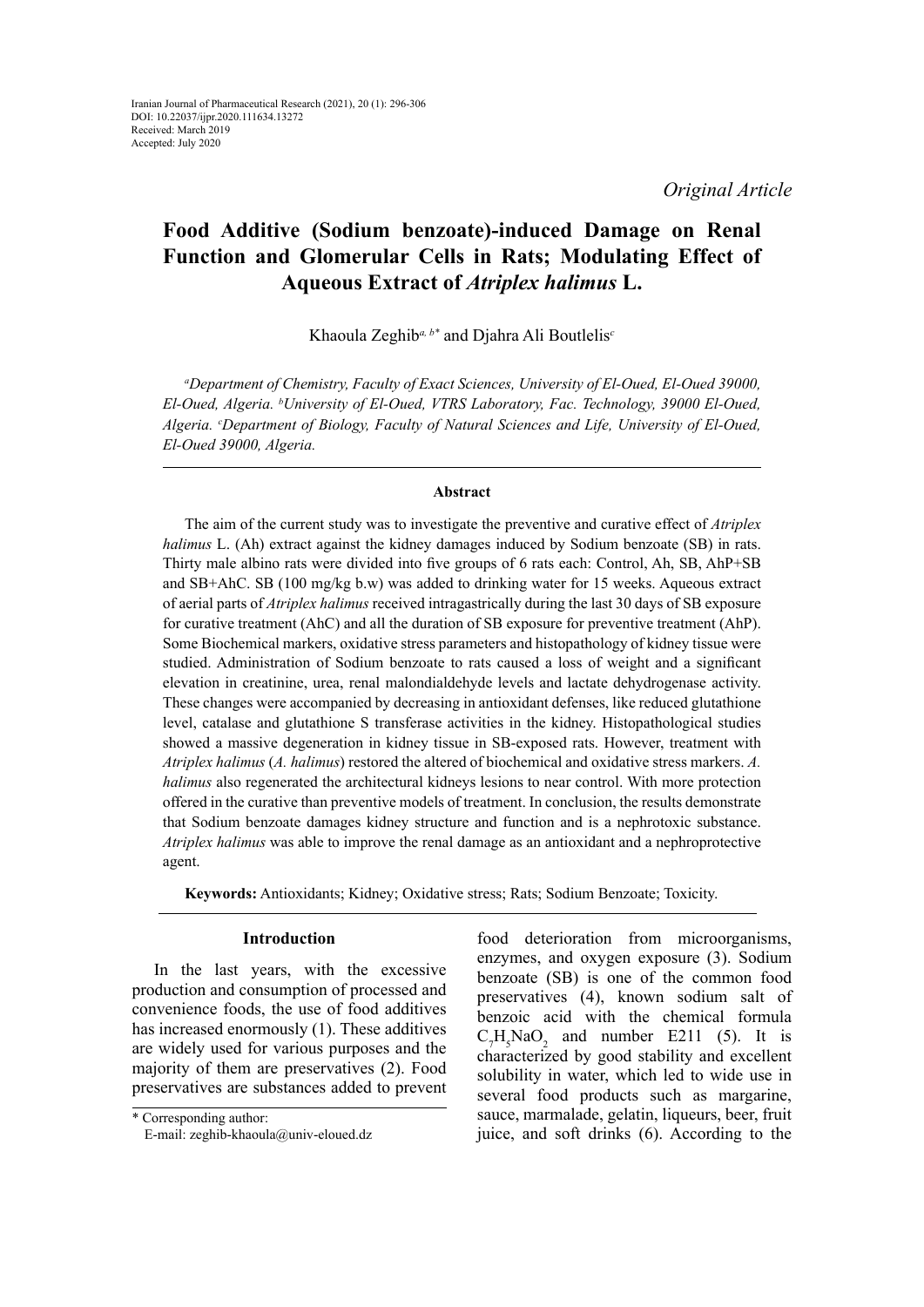Food and Drug Administration (FDA), SB is commonly considered as safe (GRAS) with the allowed limit level in food 0.1% (1000 ppm) (7). Further, the International Program on Chemical Safety (IPCS) reported no adverse health effects in humans at doses of 647-825 mg/kg of body weight per day (8). However, many studies report that the intake of sodium benzoate provokes urticaria, angioedema, asthma, childhood hyperactivity, anxiety and it has also been induced DNA damage (8, 9).

The kidneys have a special role in eliminating toxic chemicals from the body by concentrating them within its tubules and excreting them into the urine (10). These functions render it susceptible to damage as the result of prolonged cumulative exposure to toxic metabolites compounds (11). SB is further cleared by the kidneys and their continuous use may cause adverse effects like any other chemicals (12). In fact, it has been assumed that the generation of oxidative stress in the kidney is the essential mechanisms of xenobiotics induced nephrotoxicity. Therefore, a natural diet containing antioxidant compounds is important for preventing or reducing the toxic effects of chemicals in the kidney (13). Plants have extraordinary therapeutic virtues. Their uses for the treatment of several diseases in living beings are very old (14).

*Atriplex halimus* L. is a halophytic shrub of semi-arid and arid Mediterranean areas belonging to the Chenopodiaceae subfamily, commonly known as *Guetaf* (15-18). This plant has a good nutritive and energetic value, not only for livestock but also as food for nomads and the local steppe population. Then, in many regions in Algeria and Tunisia, people consumed *Guetaf* by preparing them like spinach (19). In traditional medicine, *A. halimus* has been used to treat heart disease, diabetes, syphilis, rheumatism (20), anemia (18), and chest ailments and to cure stomach and intestinal worms (16, 17 and 21). *A. halimus* is also used to treat urinary tract inflammation (cystitis) and urinary lithiasis, drainage of skin and kidney, diuretic and depurative; it accompanies any diet that requires tissue drainage and desincrustation of wastes and toxins (19). Moreover, the previous study indicated that *A. halimus* contains a wide range of bioactive metabolites like flavonoids,

tannins, saponins, alkaloids and resins (22, 23), and it is a source of vitamins A, C and D (21). These molecules are well known for showing therapeutic activity as well as exhibiting physiological activity (22). Given these considerations, this paper proposes a new approach to studying the potential toxicity of food preservatives (sodium benzoate) in the kidneys, and to determine nephroprotective effects of *Atriplex halimus* against SB in rats.

# **Experimental**

#### *Chemicals and reagents*

All chemicals were of analytical grade and purchased from Sigma-Aldrich, Mo, USA.

# *Collection, identification, and extraction of plant material*

*Atriplex halimus* L. aerial parts were collected from a village of Biskra state, Algeria and then identified by a botanist at the herbarium in the department of biology, University of El-Oued, Algeria. The samples were washed, dried at room temperature, and pulverized for extraction by the maceration method. Ten grams of the aerial parts of Ah powder was mixed with 100 mL distilled water at room temperature in the dark for 24 h. Then, the mixture was filtered through Whatman filter paper and then the filtrate was concentrated using a rotary evaporator and incubated at 40 °C to dry completely (24). The percentage yield of the aqueous extract is  $19.29 \pm 0.24\%$  of the dried sample (w/w).

# *Phytochemical Screening*

Classical methods were used to identify the phytochemicals provides in the extracts of flavonoids (25), saponins, cardiac glycosides (26), terpenoids, mucilage (27), alkaloids (28), anthocyanins (29), tannins (30), coumarins, and carotenoids (31).

# *Estimation of Total Phenolic*

Total phenolic content was determined using the Folin-Ciocalteu method (32). Two tenth milliliters of the aqueous extract of *Atriplex halimus* was mixed with 1 mL of Folin-Ciocalteu reagent (diluted 1:10) and 0.8 mL of saturated sodium carbonate (75 g/L). After 2 h of reaction at room temperature in the dark, the absorbance at 765 nm was calculated. The tests were performed three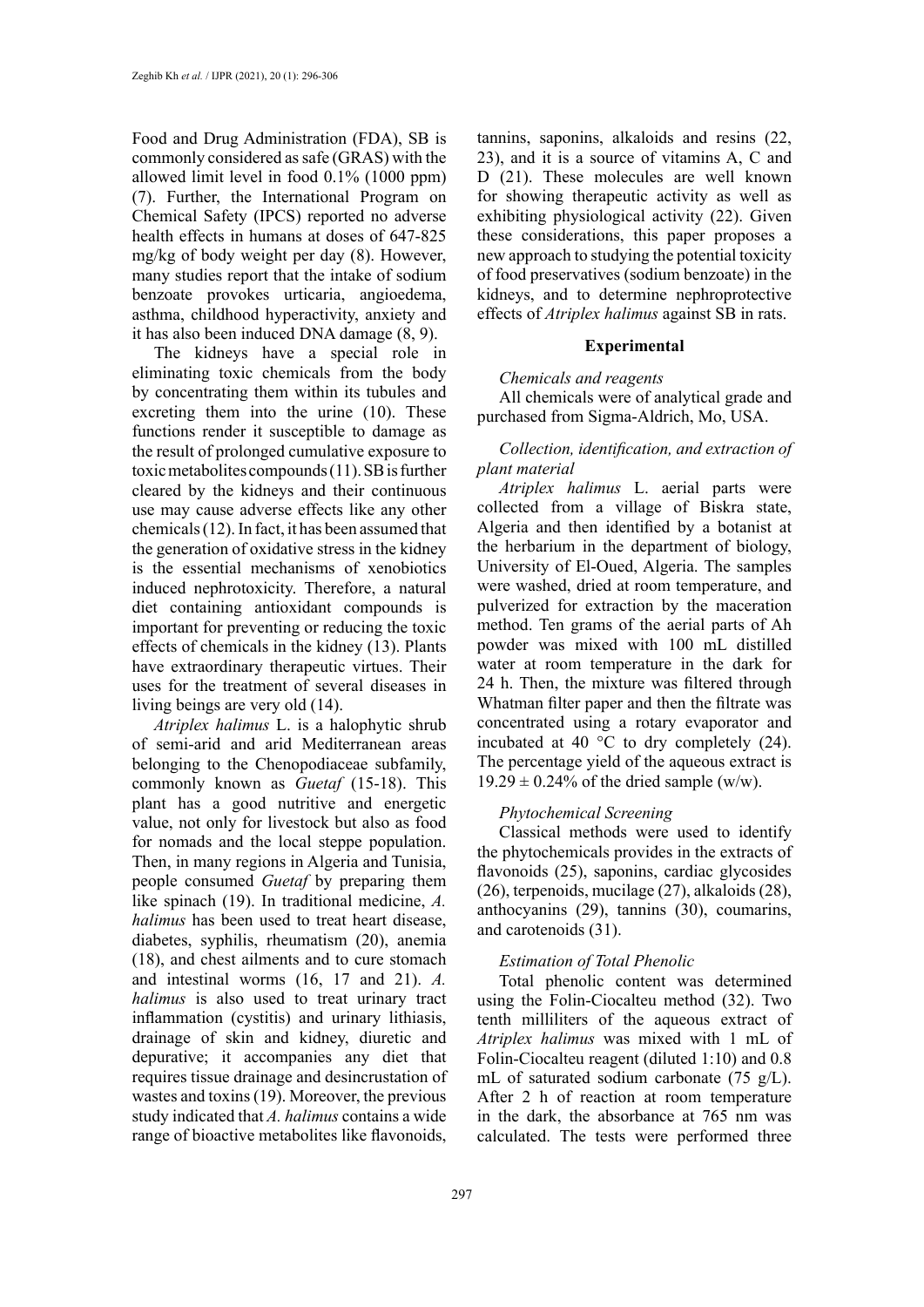times in order to guarantee the reproducibility of the results. The total phenolic content was expressed in mg equivalent of Gallic Acid (GAE) per g of sample.

### *Estimation of Total Flavonoids*

The total flavonoid content of *A. halimus* extract was estimated by the aluminum chloride colorimetric method (33). One and half milliliters of a  $2\%$  AlCl<sub>3</sub> solution was added to 1.5 mL of sample or standard. After incubation for 30 min at room temperature, the absorbance was measured at 430 nm. Quercetin (Q) was used as a standard for plotting the calibration curve. The tests were carried out three times in order to ensure the reproducibility of the results. The results were represented in mg of Quercetin equivalent per g of sample.

# *In-vivo study Animals and Handling*

Thirty male Wistar albino rats, weighing  $223.72 \pm 5.37$  g, were obtained from the animal house of the Pasteur Institute, Algeria. They were placed in animal's house of the molecular and cellular biology department, the university of El-Oued, Algeria, in controlled (19  $\pm$  1 °C) temperature, photoperiod (12 h light/12 h dark) cycle, and relative  $(64 \pm 2\%)$  humidity. Standard rat food and tap water were available ad libitum for the duration of the experiment. The rats were adapted for two weeks before tests under the same laboratory conditions. The experimental procedures were performed according to the National Institute of Health Guidelines for Animal Care and approved by the Ethics Committee of our Institution. The animals were randomly divided into five groups, each containing 6 rats as follow:

Groups 1: was serving as a control and received normal water;

Groups 2: was treated orally by gavage 200 mg/kg, b.w (3 days/week) aqueous extracts of *Atriplex halimus* (Ah) for 15 weeks;

Groups 3: was received in drinking water 100 mg/kg, b.w/day of sodium benzoate (SB) daily for 15 weeks (Figure 1);

Groups 4: was firstly treated with SB for 11 weeks and then treated curatively by 300 mg/kg, b.w/day of Ah (SB+AhC) for 30 days; Groups 5: was concomitantly administered Ah (200 mg/kg, 3 days/week) preventively with SB for 15 weeks (AhP+SB);

During treatment, body weight was recorded periodically during the experiment weeks.



**Figure 1.** Chemical structure of sodium benzoate (1).

# *Blood collection and preparation of tissue samples*

At the end of the experiment, rats fasted for 16 h, sacrificed after anesthetized with chloroform by inhalation, and blood samples were collected. The serum was prepared by centrifugation and utilized for creatinine, urea, uric acid, albumin, and total protein concentrations and lactate dehydrogenase (LDH) activity assays. Blood glucose was measured by glucometer. The kidney was excised, rinsed, and weighed. Part of the tissue was stored at -20 °C for homogenate preparation. Another part of the kidney was transferred to fixative for histopathological examination.

# *Measurement of biochemical parameters*

Serum creatinine, urea, uric acid, albumin, and total protein concentrations and LDH activity were measured using commercial kits obtained from Spinreact (Barcelona, Spain).

# *Antioxidants measurement Preparation of homogenates (1)*

Tissue kidney homogenates were prepared at  $10\%$  (w/v) in Tris buffer saline (Tris 50 mM, NaCl 150 mM, pH 7.4). The homogenate was centrifuged at 4000 revolution/min for 30 min at 4 °C. The supernatant was separated and used for the determination of oxidative stress markers.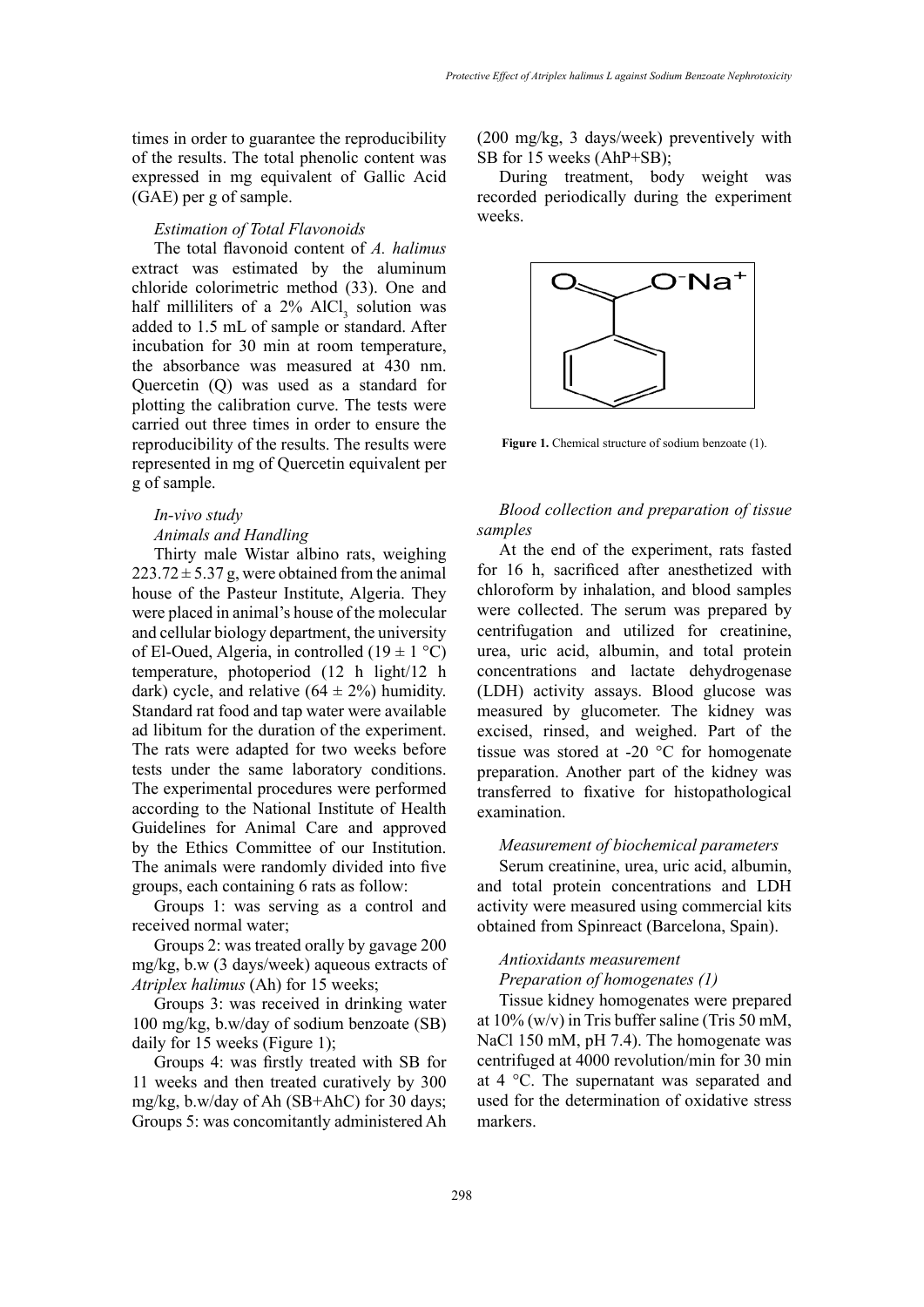# *Determination of Malondialdehyde (MDA) level (2)*

MDA level was assayed according to the method described by Quintanilha *et al*. (1982) (34). 2 mL of MDA reagent (15%  $(w/v)$ , trichloroacetic acid, 0.375%  $(w/v)$ thiobarbituric acid, and 0.25N hydrochloric acid) was added to aliquots of 1 mL diluted homogenate mixed with 20  $\mu$ L of 2% (w/v) ethanolic solution of butylated hydroxytoluene. After incubating the mixture for 15 min in a boiling water bath and cooling in ice-cold, the precipitate was recuperated by centrifugation, and the absorbance was measured at 532 nm. MDA level was expressed as nmol of MDA/ mg protein.

# *Determination of Reduced glutathione (GSH) level (4)*

GSH was measured by the method of Ellman (1959) using DTNB (5,5′-dithiobis- (2-nitrobenzoic acid) reagent. 0.8 mL of kidney homogenate was mixed with 0.2 mL of 0.25% sulphosalicylic acid and the mixture was centrifuged at 1000 rpm for 10 min. Then, 0.5 mL of supernatant was added to 1 mL TBS (pH 7.4) and 0.025 mL (0.01 M) DTNB. The absorbance was recorded at 412 nm. The results were expressed as nmol GSH/g tissue (35).

# *Determination of Glutathione-Stransferase (GST) activity (5)*

GST activity was performed using the method of Habig *et al.* (1974) (36). To 2.8 mL phosphate buffer (pH 6.5), 25µL of kidney homogenates and 100 µL of (30 mM) GSH were added and the reaction was initiated by the addition of 100  $\mu$ L (10 mM) CDNB (1-chloro, 2,4-dinitrobenzene). The absorbance was detected at 340 nm. GST activity was calculated in terms of μmol CDNB-GSH conjugate formed/min/g tissue.

# *Assay of Catalase (CAT) activity (6)*

CAT activity was estimated according to Aebi (1984) method. The reaction was started by adding 200 μL of  $H_2O_2$  (0.030 M) to 20 μL of supernatant and 780 μL of phosphate buffer  $(KH<sub>2</sub>PO<sub>4</sub>, 0.1 M, pH 7.5)$ . The decomposition of  $H_2O_2$  was monitored by following the decrease in absorbance at 240 nm every 30 sec for 2 min. The enzymatic activity was

expressed in terms of international unit per minute and per gram of tissue (IU/min/g of tissue) (37).

# *Protein level assay (7)*

The protein content of kidney homogenates was determined as described by the Bradford method, and used bovine serum albumin as the standard (38).

# *Histopathological study*

Part of kidney tissues of all experimental groups was immersed in fixative (10% formaldehyde solution) until the time of slice preparation. It was dehydrated in ascending graded concentrations of ethanol, cleaned with toluene, embedded in paraffin and sliced into 5 μm thick sections by a rotary microtome. Then, it was stained with hematoxylin and eosin. Histopathological evaluation was performed under a light microscope.

#### *Statistical Analysis*

Data were expressed as mean  $\pm$  standard deviation (SEM) of six animals. Statistical analysis was carried out by using the Student *t*-test to compare means among the groups. Differences were considered significant at *p* < 0.05.

## **Results**

## *Phytochemical Screening*

Phytochemical analysis revealed the presence of saponins, tannins, flavonoids, alkaloids, coumarins, cardiac glycosides, anthocyanins and terpenoids in the extract of *Atriplex halimus* (Table 1).

# *Phenolic and Flavonoids Compounds*

Total Phenolic and Flavonoids Compounds was expressed in terms of gallic acid equivalents (mg of GAE/g sample) and of Quercetin equivalents (mg of Q/g sample) respectively, using the following equation based on the calibration curve:  $Y = 0.0104x + 0.0819$ ,  $R^2$  $= 0.9925$  for phenolic compounds and Y  $=$  $0.0247x + 0.1164$ ,  $R^2 = 0.9639$  for flavonoids compounds. Total phenolic and flavonoids contents of *A. halimus* obtained from water solvent were represented in Table 2.

## *Body and Relative kidney weight*

Sodium benzoate (as a food additive) supplement caused a decrease in body weight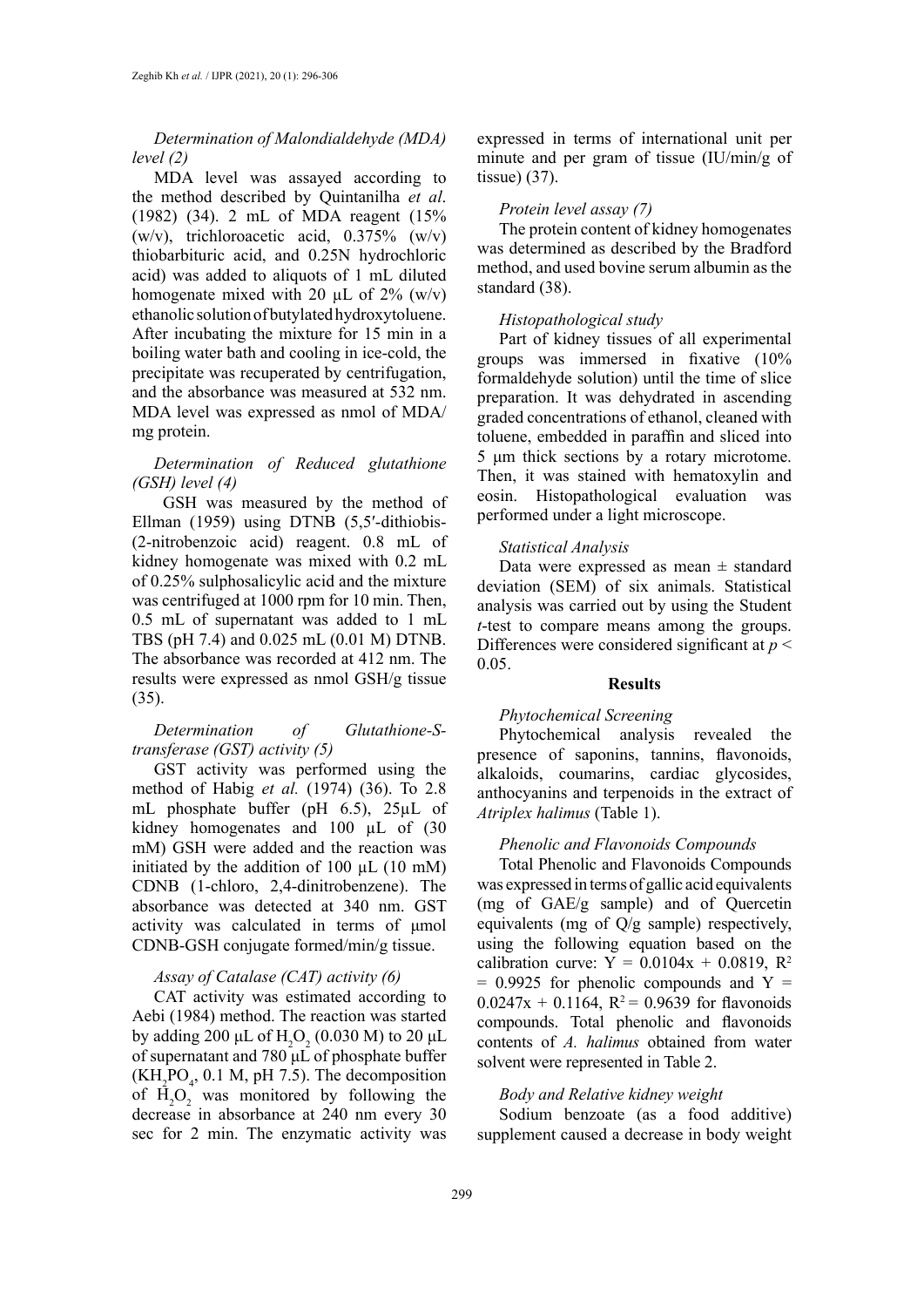| Phytochemical     | <b>Atriplex halimus</b> |
|-------------------|-------------------------|
| Flavonoids        | $+++++$                 |
| Tannins           | $++++$                  |
| Terpenoids        | $++++$                  |
| Alkaloids         | $^{+}$                  |
| Saponins          | $+++++$                 |
| Anthocyanins      | $++++$                  |
| Cardiac glycosids | $^{++}$                 |
| Mucilage          | $^{++}$                 |
| Coumarins         | $^{++}$                 |
| Carotenoids       |                         |

**Table 1.** Phytochemical composition of aqueous extracts of *Atriplex halimus.*

 $+$  = presence of phytochemicals;

− = absence of phytochemicals;

 $++++$  = high concentration;

++ = moderate concentration.

**Table 2.** Total phenolic and flavonoids content. **Table 2.** Total phenolic and flavonoids content.

| <b>Compounds</b>                    | <b>Atriplex halimus</b> |
|-------------------------------------|-------------------------|
| Total phenolic (mg GAE eq/g dry wt) | $17.183 \pm 0.067$      |
| Flavonoids (mg Q eq/g dry wt)       | $4.024 \pm 0.0013$      |

gain  $(p \leq 0.05)$  and no effect on relative kidney weight compared to the control rats. No effect was observed on body weight gain and relative kidney weight of *Atriplex halimus* alone treatment in rats when compared to the control. Preventive *A. halimus* treatment in SB rats was significantly  $(p < 0.01)$  increase body weight gain compared to SB rats, but no effect for curative treatment of extract aqueous of Ah compared to control (Table 3).

#### *Blood biochemical values*

As shown in Table 4, Sodium benzoate (SB) supplement caused a significant increase in serum creatinine ( $p < 0.01$ ) and urea ( $p <$ 0.05) level and LDH activity and a significant decrease in blood ratio urea/creatinine (*p*  $< 0.01$ ) and serum protein ( $p < 0.01$ ) levels. Also, no effect was observed on Ah alone or SB supplement on blood glucose and serum albumin concentration when compared to control. Meanwhile, *A. halimus* made a

recovery in the above mentioned biochemical parameters either for curative or preventive treatment. In another way, treatment with the aqueous extract of *Atriplex halimus* alone does not affect most of these parameters.

#### *Oxidative stress parameters*

As seen in Table 5, results shown a significant increase  $(p \lt 0.05)$  in MDA level and a significant decrease in GSH concentration ( $p \le 0.05$ ), GST ( $p \le 0.01$ ) and CAT  $(p < 0.05)$  activities in SB group compared to the corresponding control values. Treatment with *A. halimus* partially restored the levels of MDA ( $p < 0.001$ ), GSH ( $p <$ 0.05), CAT ( $p < 0.01$ ) and GST ( $p < 0.05$ ) activities for curative effect and only the level of MDA ( $p < 0.05$ ) and GSH ( $p < 0.05$ ) for preventive effect. In addition, treatment with the plant extract alone does not cause any change in oxidative stress parameters.

#### *Correlations between analyzed parameters*

The result in Table 6 represents the correlation between serum kidney markers (creatinine, urea and ratio urea/creatinine) and kidney oxidative stress markers (MDA, GSH, GST and CAT) for experimental groups. Our results showed that there was a significant positive correlation between serum creatinine concentration and kidney MDA level (*p <*  0.05) and a negative correlation with GSH level ( $p < 0.01$ ) and GST activity ( $p < 0.05$ ), while there is no significant correlation between urea concentration and kidney oxidative stress markers. In addition, there is a significant positive correlation between blood ratio urea/creatinine and antioxidant markers GSH (*p <* 0.05), GST (*p <* 0.05) and CAT (*p <*  0.01), but there was no significant correlation between the rests of correlation test.

#### *Histopathological study*

Microscopic observation of histological sections of the kidney from control and Ah treated rats showed normal renal parenchyma with normal glomeruli, tubules, and normal cortical and medullary areas (Figures 2A and 2B). However, histological sections of Sodium benzoate food additive treated rat kidney revealed massive degeneration represented by necrosis and glomerular atrophy apparently to their architecture with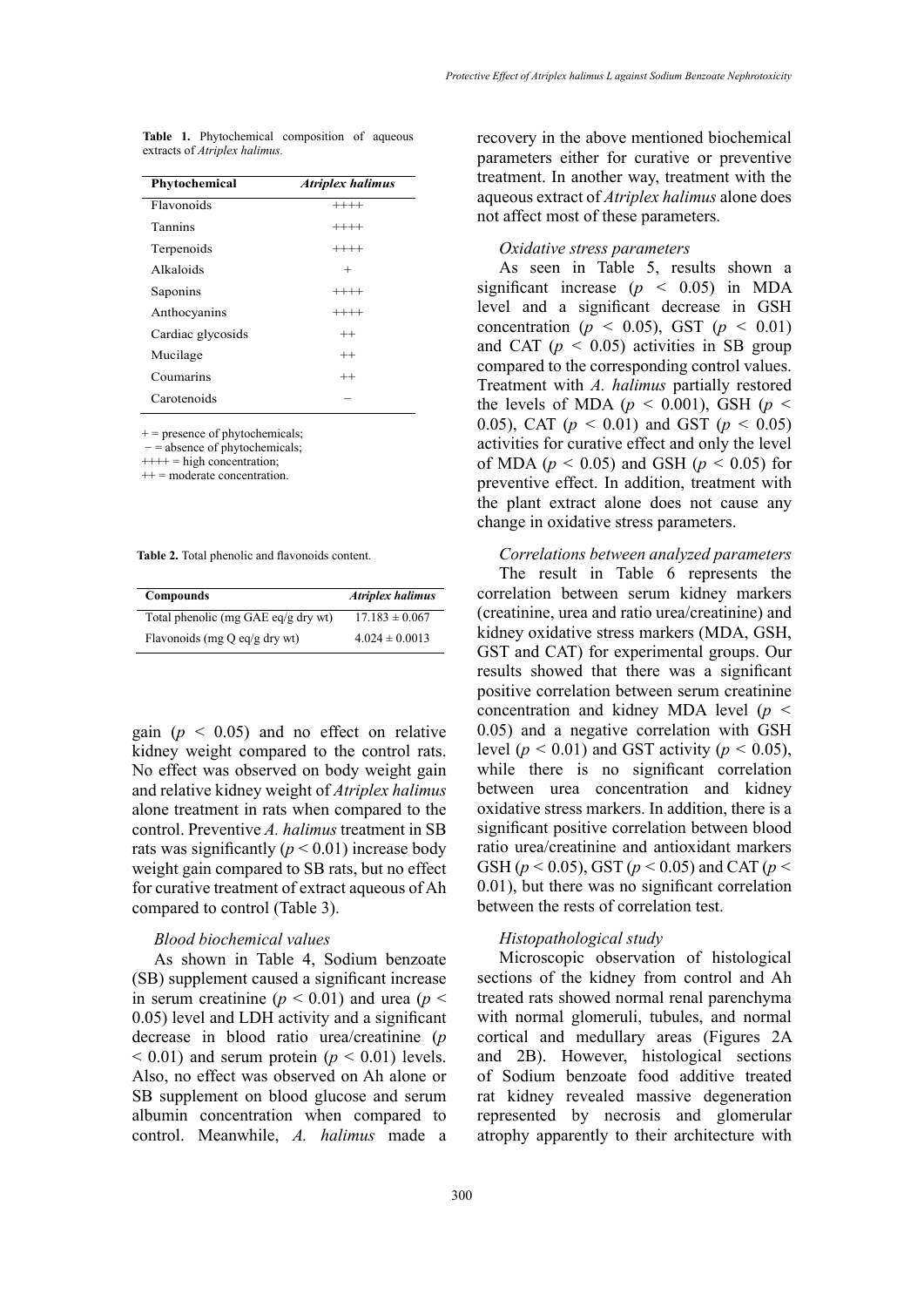tubular necrosis, dilatation and vacuolation. In addition, hemorrhage, foci of inflammation and large space of Bowman, were observed in the kidney sections of this group (Figure 2C and 2C'). Kidney section of both (SB+AhC) and (AhP+SB) groups where rats received aqueous extract of *Atriplex* with SB of both curative and preventive treatment showed

less inflammatory infiltrations as compared to treated rats with SB rats (Figures 2E and 2F). Histopathological changes are graded and summarized in Table 7. Histological grading was made according to four severity grades:

− (none); + (mild); ++ (moderate) and +++ (severe).

 $T_a = 6$ . **In**  $T_b = 6$ . **In the gain and relative kidney weight in control and experimental groups (n = 6). Table 3.** Initial body weight, final body weight, body weight gain and relative kidney weight in control and experimental groups  $(n = 6)$ .

| <b>Parameters</b>                      | Control           | Ah                | SВ                            | $SB+AbC$                     | $AhP+SB$                |
|----------------------------------------|-------------------|-------------------|-------------------------------|------------------------------|-------------------------|
| Initial body weight (g)                | $221.17 \pm 7.73$ | $233 \pm 4.71$    | $204.7 \pm 15.2$              | $229 \pm 14.5$               | $215.8 \pm 14.8$        |
| Final body weight (g)                  | $299.17 \pm 6.6$  | $308.5 \pm 13.6$  | $262.3 \pm 23.1$ <sup>*</sup> | $286 \pm 13.3$ <sup>**</sup> | $293 \pm 18.1^{\circ}$  |
| Body weight gain (g/day)               | $0.74 \pm 0.10$   | $0.719 \pm 0.064$ | $0.55 \pm 0.049$ <sup>*</sup> | $0.54 \pm 0.032$ **          | $0.73 \pm 0.05^{\circ}$ |
| Absolute kidney weight (g)             | $1.43 \pm 0.06$   | $1.49 \pm 0.051$  | $1.22 \pm 0.14$               | $1.37 \pm 0.083$             | $1.38 \pm 0.072$        |
| Relative kidney weight $(g/100 g)$ bw) | $0.47 \pm 0.019$  | $0.48 \pm 0.014$  | $0.46 \pm 0.02$               | $0.47 \pm 0.017$             | $0.47 \pm 0.015$        |

 $p < 0.05$ , \*\**p* < 0.01: significantly different from control group.

 $p \leq 0.01$ : significantly different from SB g  $bp < 0.01$ : significantly different from SB group.

values are mean  $\pm$  SEN,  $n =$  number of observations. Values are mean  $\pm$  SEM, n = number of observations.

**Table 4.** Mean blood glucose levels and blood biochemical values in the control and experimental groups  $(n = 6)$ .

| <b>Parameters</b>           | Control           | Ah                   | <b>SB</b>                     | $SB+AhC$                 | $AhP+SB$                         |
|-----------------------------|-------------------|----------------------|-------------------------------|--------------------------|----------------------------------|
|                             |                   |                      |                               |                          |                                  |
| Blood glucose $(g/L)$       | $1.026 \pm 0.059$ | $0.93 \pm 0.039$     | $1.038 \pm 0.05$              | $1.024 \pm 0.045$        | $1.09 \pm 0.07$                  |
| Serum urea $(g/L)$          | $0.27 \pm 0.017$  | $0.28 \pm 0.009$     | $0.29 \pm 0.005$ <sup>*</sup> | $0.27 \pm 0.017$         | $0.15 \pm 0.023$ <sup>**</sup> c |
| Serum creatinine (mg/L)     | $7.45 \pm 0.16$   | $7.85 \pm 0.20$      | $9.56 \pm 0.44$ <sup>**</sup> | $7.68 \pm 0.26^a$        | $7.52 \pm 0.45^{\circ}$          |
| Blood ratio urea/creatinine | $37.58 \pm 3.85$  | $35.66 \pm 2.84$     | $30.33 \pm 4.12^*$            | $35.15 \pm 2.93^{\circ}$ | $23.27 \pm 1.74***$              |
| Serum uric acid (mg/L)      | $19.67 \pm 1.33$  | $14.59 \pm 0.55$ *** | $19.90 \pm 3.45$              | $20.73 \pm 1.75$         | $15.90 \pm 0.93^{*a}$            |
| Serum albumin $(g/L)$       | $31.83 \pm 1.33$  | $39.33 \pm 1.41$     | $29.40 \pm 0.24$              | $32.25 \pm 0.94$         | $39.50 \pm 1.32$                 |
| Serum protein $(g/L)$       | $72.33 \pm 2.47$  | $83.83 \pm 3.42^*$   | $60.50 \pm 2.96$ **           | $66.25 \pm 2.95^{\circ}$ | $70.60 \pm 3.50^{\circ}$         |
| Serum LDH (U/L)             | $3166 \pm 149$    | $2227 \pm 135$ **    | $3554 \pm 111$ <sup>**</sup>  | $3131 \pm 97^{\circ}$    | $2965 \pm 165^{\circ}$           |

\* *p* < 0.05, \*\*\**p* < 0.001, \*\**p* < 0.01: significantly different from control group.

 $\frac{p}{p}$   $\frac{p}{\sqrt{p}}$   $\frac{p}{\sqrt{p}}$   $\frac{p}{\sqrt{p}}$   $\frac{p}{\sqrt{p}}$   $\frac{p}{\sqrt{p}}$   $\frac{p}{\sqrt{p}}$   $\frac{p}{\sqrt{p}}$   $\frac{p}{\sqrt{p}}$   $\frac{p}{\sqrt{p}}$   $\frac{p}{\sqrt{p}}$   $\frac{p}{\sqrt{p}}$   $\frac{p}{\sqrt{p}}$   $\frac{p}{\sqrt{p}}$   $\frac{p}{\sqrt{p}}$   $\frac{p}{\sqrt{p}}$   $\frac{p}{\sqrt{p}}$   $\frac$ 

Values are mean  $\pm$  SEM, n = number of observations.

Table 5. Malondialdehyde, Reduced Glutathione level, Glutathione-S-transferase, and Catalase activities in the kidney of control and experimental groups  $(n = 6)$ .

| <b>Parameters</b>       | Control          | Аh              | SВ                            | SB+AhC                        | $AhP+SB$                         |
|-------------------------|------------------|-----------------|-------------------------------|-------------------------------|----------------------------------|
| MDA (nmol/mg prot)      | $3.78 \pm 0.33$  | $3.98 \pm 0.18$ | $4.87 \pm 0.325$ <sup>*</sup> | $2.29 \pm 0.18$ <sup>**</sup> | $3.86 \pm 0.20^a$                |
| GSH (nmol/g tissue)     | $2.97 \pm 0.21$  | $2.42 \pm 0.31$ | $1.86 \pm 0.19^*$             | $2.43 \pm 0.23^{\circ}$       | $2.22 \pm 0.13^{*}$ <sup>a</sup> |
| GST (nmol/min/g tissue) | $5.96 \pm 0.49$  | $6.26 \pm 0.65$ | $4.07 \pm 0.45$ <sup>**</sup> | $6.37 \pm 0.59^{\circ}$       | $4.95 \pm 0.49$                  |
| CAT (U/g tissue)        | $1.16 \pm 0.044$ | $1.21 \pm 0.25$ | $0.86 \pm 0.078$ <sup>*</sup> | $1.26 \pm 0.12^b$             | $0.88 \pm 0.098$ <sup>*</sup>    |

 $p < 0.05$ ,  $\frac{p}{q} < 0.01$ : significantly different from control group.

 $a_p < 0.01$ ,  $b_p < 0.01$ ,  $c_p < 0.001$ : significantly different from SB group.

Values are mean  $\pm$  SEM, n = number of observations.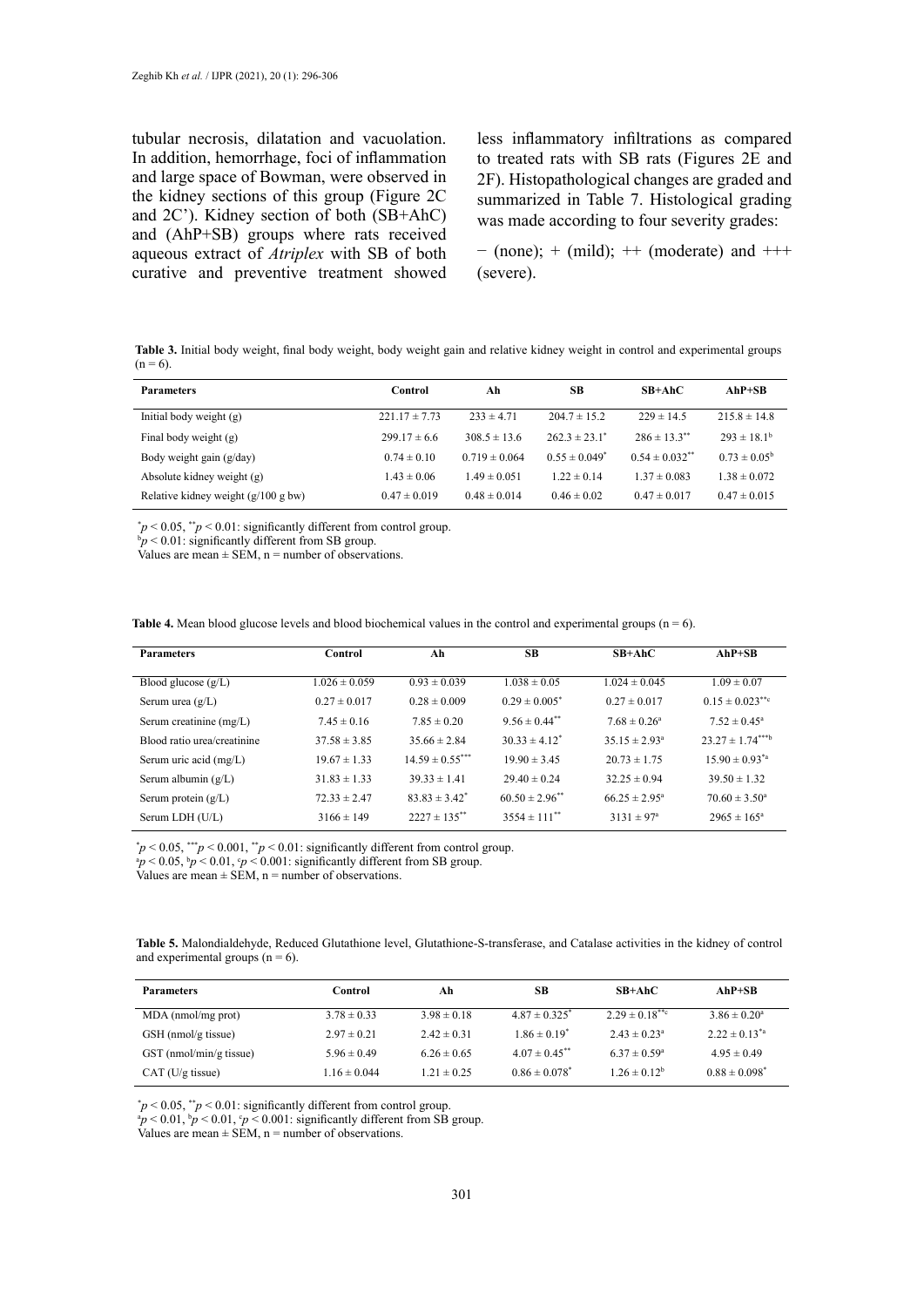| Component vs. |         | Creatinine |       | Urea |         |       |
|---------------|---------|------------|-------|------|---------|-------|
|               | R       | D          | R     | P    | R       | D     |
| Kidney MDA    | 0.64    | 0.04       | 0.056 | 0.92 | $-0.30$ | 0.39  |
| Kidney GSH    | $-0.76$ | 0.01       | 0.76  | 0.96 | 0.63    | 0.05  |
| Kidney GST    | $-0.75$ | 0.012      | 0.207 | 0.73 | 0.67    | 0.034 |
| Kidney CAT    | $-0.52$ | 0.098      | 0.46  | 0.42 | 0.82    | 0.003 |

Table 6. Correlation coefficients and the significant levels of different kidney marker components in rats.

Table 7. Semi-quantitative recording of architectural damage on histopathological analysis of the kidney of control and treated rats.

| <b>Parameters</b>                  | Control                  | Ah                       | SВ       | $SB+AbC$                 | $AhP+SB$                 |
|------------------------------------|--------------------------|--------------------------|----------|--------------------------|--------------------------|
|                                    |                          |                          |          |                          |                          |
| Glomerular atrophy                 | $\overline{\phantom{a}}$ | $\overline{\phantom{a}}$ | $^{++}$  | -                        | $\overline{\phantom{a}}$ |
| Inflammatory infiltration          | -                        | $\overline{\phantom{a}}$ | $^{+++}$ | ÷                        |                          |
| Tubular and glomerular necrosis    | -                        | $\overline{\phantom{a}}$ | $^{+++}$ | $\overline{\phantom{a}}$ | +                        |
| Dilatation and tabular vacuolation | -                        | $\overline{\phantom{a}}$ | $^{+++}$ | -                        | $\overline{\phantom{a}}$ |



 $\lambda$  (A,  $\times$ 40) The histological avamination of the kidney from the control rat showed normal architecture. (B,  $\times$ 40) The of A. halimus treated rats showed a healthy renal architecture. (C, C',  $\times$ 40) Sodium benzoate treated rats' kidneys sh curative treated rat kidney showed a normal appearance of tubule and glomerulus and few inflammatory cellular infiltrations (blue arrow) (E,  $\times$ 40). (F,  $\times$ 40) Kidney sections of sodium benzoate rats prevented by A. halimus showed a moderate degree of kidney damage inflammatory cell, protection from tubule and glomerulus degradation. **Figure 2.** (A, ×40). The histological examination of the kidney from the control rat showed normal architecture. (B, ×40) The kidney section of *A. halimus* treated rats showed a healthy renal architecture. (C, C',  $\times$ 40) Sodium benzoate treated rats' kidneys showed a Focus of inflammation (blue arrow), Glomerular necrosis (black arrow), Glomerular atrophy (green arrow) and vacuolation (V). Ah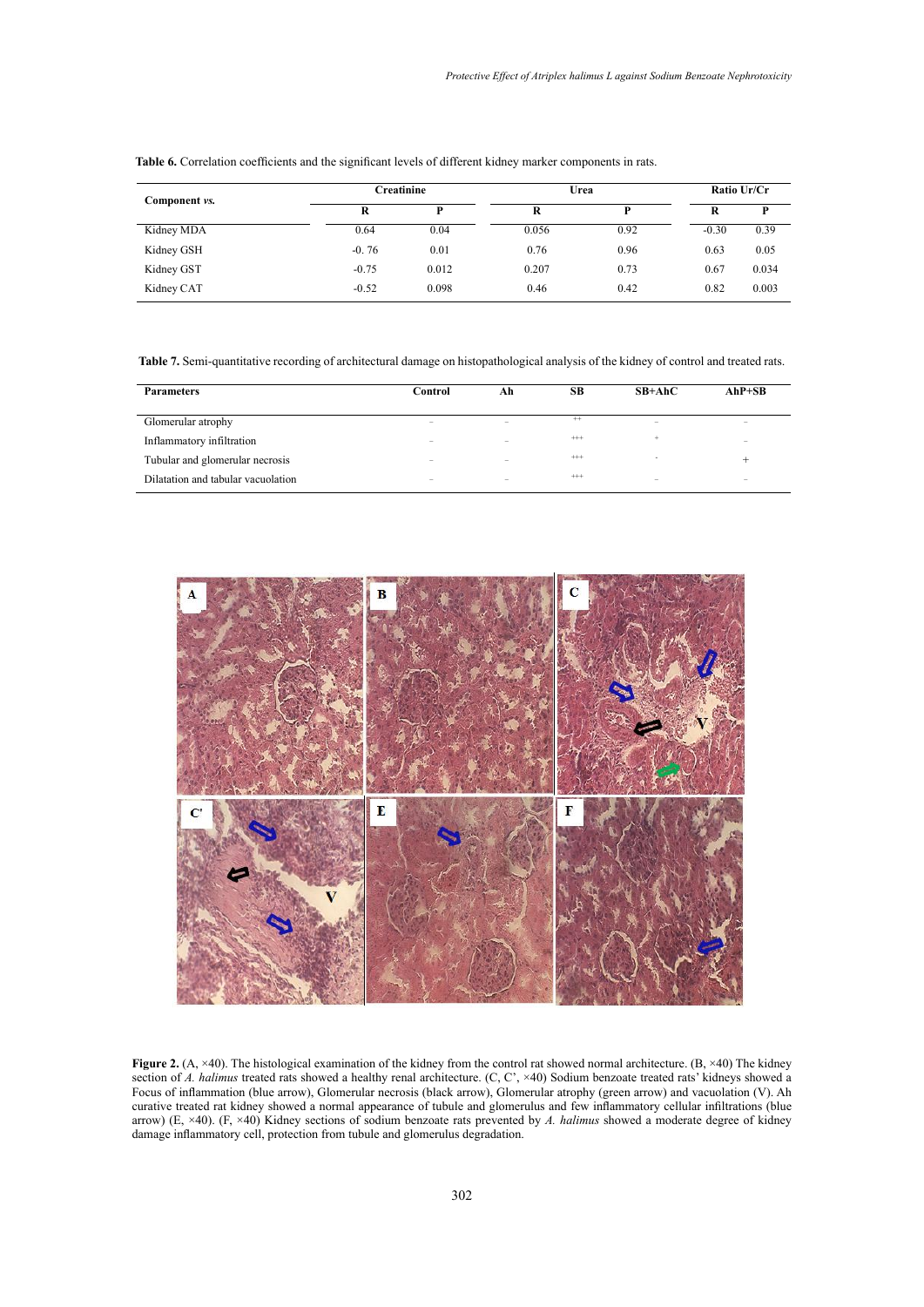#### **Discussion**

Prolonged cumulative exposure to chemicals compounds could have adverse consequences on renal function and might be progressed to chronic kidney disease (11). On the other hand, it is generally reported that nutrition can attenuate the adverse effects of chemicals compounds (13). Therefore, this paper presents new research to evaluate the potential toxicity of sodium benzoate in kidney tissue for 105 days exposure in rats and to investigate the ameliorating effects of *Atriplex halimus* against SB toxicity.

The phytochemical investigation of *A. halimus* aqueous extract revealed the presence of a wide range of bioactive compounds which linked to a lower risk of most chronic and human degenerative diseases (39, 40). This finding was confirmed by Benhammou *et al*. (2009) (23) and Chikhi *et al*. (2014) (21). Further, quantitative analysis indicates that *A. halimus* extract contains a high content of total phenolic and flavonoids. These two constituents are strong antioxidants and good indicators for the antioxidant activity of this plant (41).

Decreased body weight is an important indicator for assessing the deterioration of health status (42). In our study, exposure of sodium benzoate at a dose (100 mg/kg) in rats resulted in decreased bodyweight. Similar results have been shown by Fujitani (1993) for 10 days of intake 2.40% of SB in the diet in rats and mice (43). But, contrary to the study of Kehinde *et al*. (2018), who observed no significant change in body weight gain of SBtreated group (4). Then, the administration of *Atriplex* post sodium benzoate intoxication restored the weight of the body as normal, which can indicate the beneficial effect of Ah against SB as evidenced macroscopically.

Creatinine and urea are waste products of protein metabolism that need to be excreted by the kidney (44); therefore, the increased levels of serum urea and creatinine in this study reflected the functional damage of the kidney. This result was associated with a significant decrease in serum protein and an increase in serum LDH. However, there were no significant changes in serum glucose, uric acid, and albumin concentration in the

SB group compared with the control group. On the other hand, the aqueous extract of *A. halimus* treatment in both types decreased the raised serum creatinine, urea, and LDH levels following by increased protein levels. This means that *Atriplex* has maintained kidney function, which can be related to its bioactive compounds.

Oxidative stress has a critical role in the pathophysiology of several kidney diseases. It promotes renal injury via damage to molecular components of the kidney through the activities of intra- and extracellular reactive oxygen radicals (45). Our results clearly indicated that sodium benzoate exposure induced the impairment in the antioxidant defense system associated with the accumulation of oxidative free radicals in the kidney tissue. The reason is that the critical antioxidant indices GST, CAT, and GSH levels decreased and lipid peroxidation marker MDA increased after SB exposure. Kehinde *et al*. (2018) found that SB induced increases in plasma MDA (4). In fact, Lipid peroxidation is one of the primary effects induced by oxidative stress (46, 47). It is a chain reaction created by free radicals leading to deteriorative changes in the cell's structure and function (48). Hence, the increased MDA level in this study reflects the oxidative stress status induced by SB in kidney tissue. The possible mechanism that the SB induced oxidative stress may be due to their important metabolite hippuric acid (HA), which is cleared by the kidney and excreted in the urine. Indeed, according to Kim *et al.* (2011), there are significant associations between HA levels and oxidative stress markers (49). They found that HA ratios affected MDA ratios significantly and found significant changes of 23 gene expression by HA; this gene may be associated with oxidative stress. Then, Nissar *et al*. (2017) showed a significant relationship between urinary HA and genetic polymorphisms of GSTs. Glutathione S-transferases (GSTs) are a multigene family of detoxifying enzymes, protecting cells against xenobiotics chemicals and reactive oxygen species (50).

In addition, the CAT enzyme is the primary line of defense against oxidative injury (51). The decreased GST and CAT activities are attributable to the reduced synthesis of these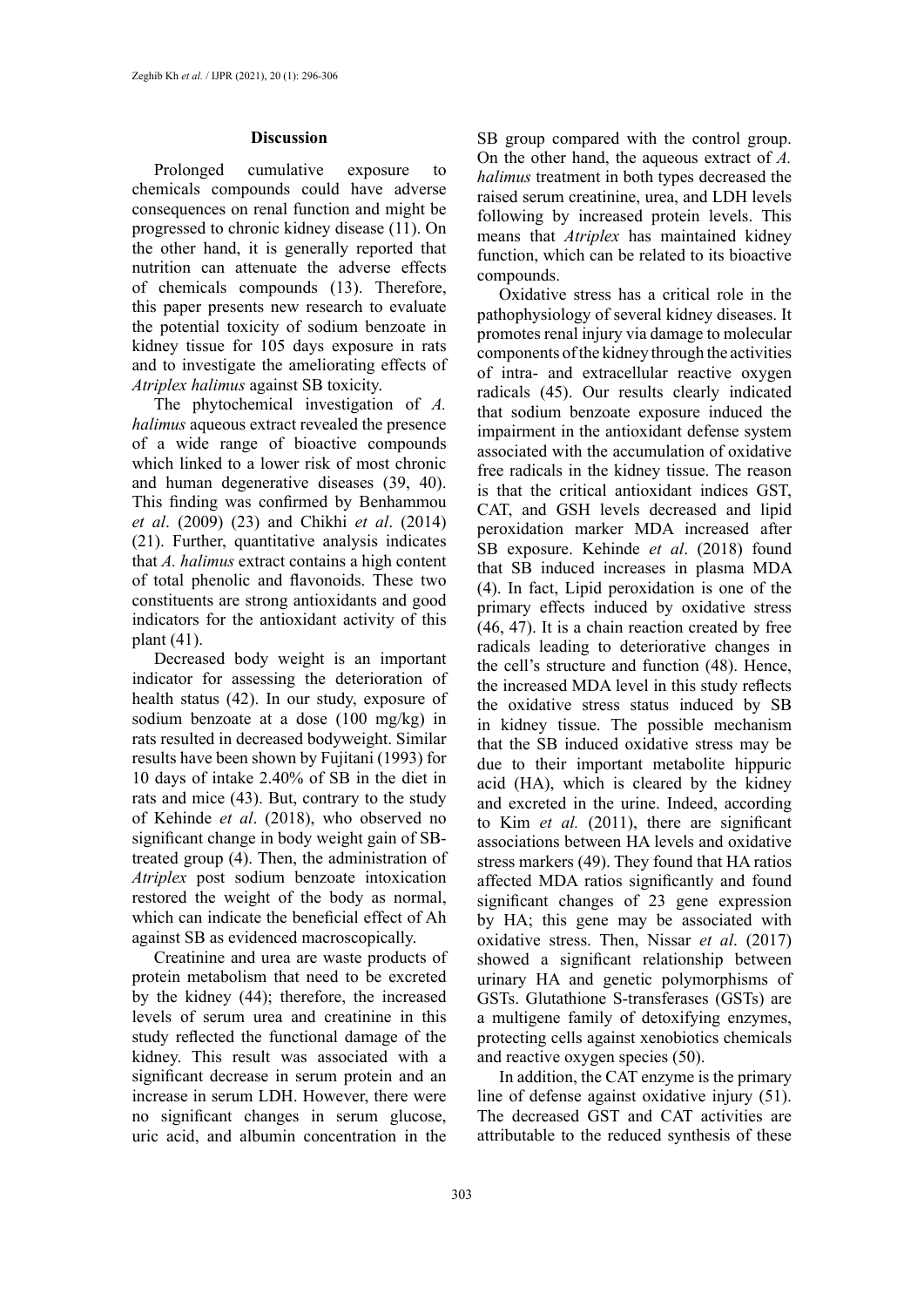enzymes. Lastly, GSH is a major intracellular antioxidant molecule; it is the first line of defense against free radical attacks as a nonenzymatic antioxidant (52, 53). In this study, depletion of GSH after SB exposure may reflect its consumption by the overproduction of ROS and its conjugation with SB or their metabolites. Treatment with aqueous extract of *A. halimus*, mainly in curative mode, dramatically diminished MDA level and increased GSH, CAT and GST level as compared with SB group. Thus, these results strongly demonstrate the potential antioxidant activity and a high ROS scavenging capacity of *A. halimus*. This effect can be attributed to its flavonoid and phenolic content as these components possess potent antioxidant and anti-lipoperoxidative activities  $(54)$ .

Histopathological examination of kidney tissue from the sodium benzoate group confirmed the biochemical results and showed clear signs of nephrotoxicity. Microscopic observation of SB section revealed severe glomerular and tubular alteration, glomeruli atrophy, nephrocellular necrosis vascular congestion, inflammatory cell infiltration, vacuolization of tubular cells, tubular dilatation. However, *Atriplex* extract improved the renal histopathological alterations with the potential restoration of glomeruli and tubules structure near to normal status in both modes of treatment. This effect of the extract may be related to the presence of anti-inflammatory and antioxidant phytocomponents in this plant.

# **Conclusion**

The present study demonstrates that *Atriplex halimus* can reduce (or prevent) several toxicities induced by sodium benzoate in kidneys. This protective effect might be attributed to its antioxidant and free radical scavenging properties. Thus, *Atriplex halimus* can be used as a nephroprotective agent and protect the kidney from SB-induced injury.

# **Acknowledgments**

This work was supported by the Faculty of Sciences of Nature and Life, University of El-Oued, Algeria. The first author is grateful to Dr. Derouiche Samir, head of the department of cellular and molecular biology and lecturer

at the Faculty of Natural and Life Sciences, University of El-Oued, for their constant support and guidance throughout the study.

#### **References**

- (1) Zengin N, Yüzbas ıog˘lu D, Ünal F, Yılmaz S and Aksoy H. The evaluation of the genotoxicity of two food preservatives: Sodium benzoate and potassium benzoate. *Food. Chem. Toxicol*. (2011) 49: 763-9.
- (2) Esimbekova EN, Asanova AA, Deeva AA and Kratasyuk VA. Inhibition effect of food preservatives on endoproteinases. *Food. Chem*. (2017) 235: 294-7.
- (3) Mac Donald R and Reitmeier C. *Understanding Food Systems: Agriculture, Food Science, and Nutrition in the United States*. 1<sup>st</sup> ed. Academic Press, (2017) 372.
- (4) Kehinde OS, Christianah OI and Oyetunji OA. Ascorbic acid and sodium benzoate synergistically aggravates testicular dysfunction in adult Wistar rats. *Int. J. Physiol. Pathophysiol. Pharmacol*. (2018) 10: 39-46.
- (5) Moeen SS, Elhalwagy MEA and Ayaz NO. Alterations in oxidative stress and antioxidant in albino rats treated with individual and combined various food additives. *Int. J. Adv. Res. Biol. Sci*. (2018) 5: 118-23.
- (6) Linke BGO, Casagrande TAC and Cardoso LAC. Food additives and their health effects: A review on preservative sodium benzoate. *Afr. J. Biotechnol*. (2018) 17: 306-10.
- (7) Food and Drug Administration (FDA). Sodium benzoate. In Food and Drug. US Department of health and human services (2018).
- (8) Noorafshan A, Erfanizadeh M and Karbalay-Doust S. Sodium benzoate, a food preservative, induces anxiety and motor impairment in rats *Nuocdo*. (2014) 19: 24-8.
- (9) Gaur H, Purushothaman S, Pullaguri N, Bhargava Y and Bhargava A. Sodium benzoate induced developmental defects, oxidative stress and anxietylike behaviour in zebrafish larva. *Biochem. Biophys. Res. Commun*. (2018) 502: 364-9.
- (10) Pizzorno J. The kidney dysfunction epidemic, Part 1: Causes. *Integr. Med*. (2015) 14: 8-13.
- (11) Kataria A, Trasande L and Trachtman H. The effects of environmental chemicals on renal function. *Nat. Rev. Nephrol*. (2015) 11: 610-25.
- (12) Lennerz B, Vafai SB, Delaney NF, Clish CB, Deik AA, Pierce KA, Ludwig DS and Mootha VK. Effects of sodium benzoate, a widely used food preservative, on glucose homeostasis and metabolic profiles in humans. *Mol. Genet. Metab*. (2015) 114: 73-9.
- (13) Mohammadi A and Ahmadizadeh M. Effects of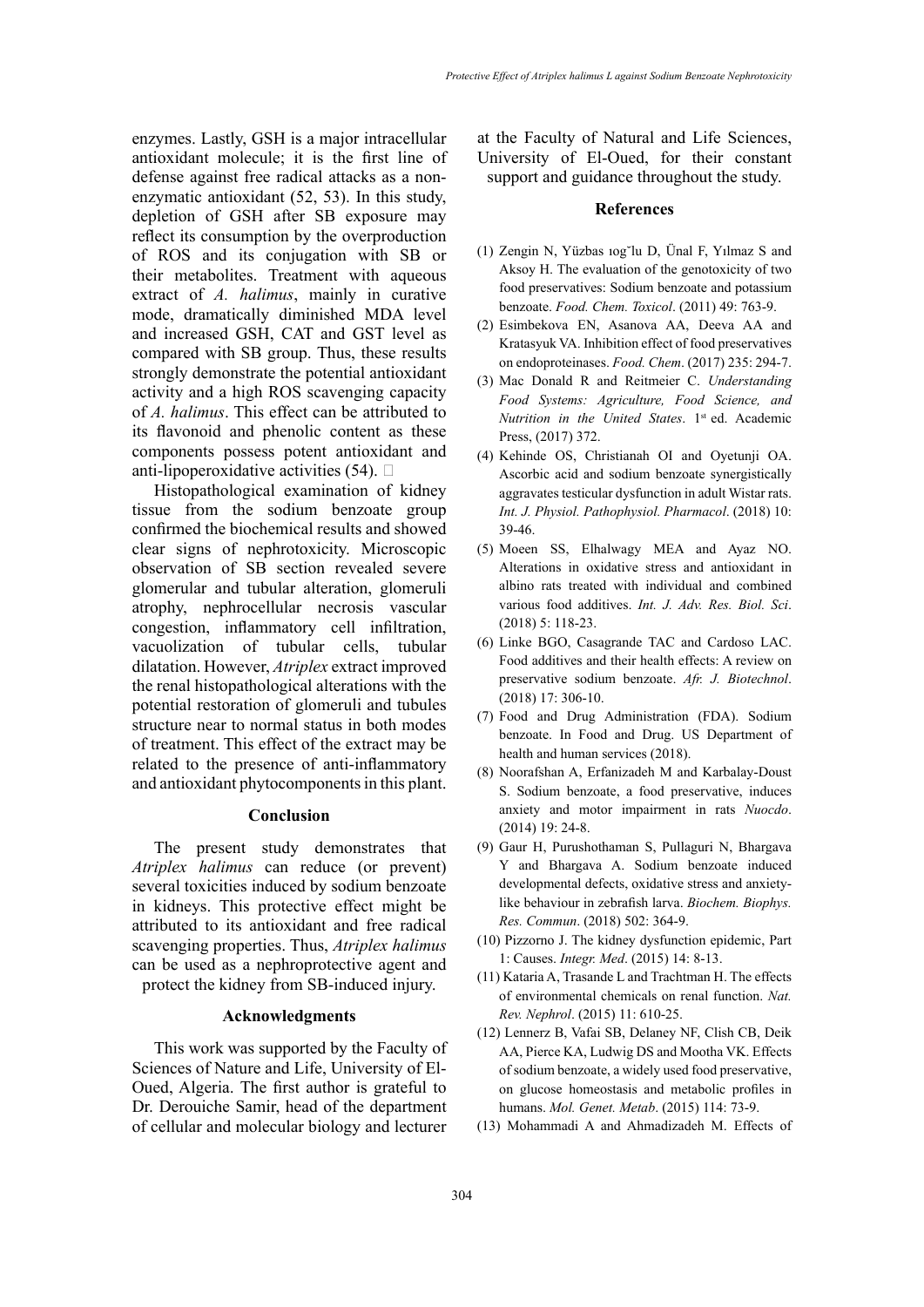antioxidants on xenobiotics-induced nephrotoxicity. *J. Renal. Inj. Prev*. (2018) 7: 56-7.

- (14) Kaouachi A and Derouiche S. Phytochemical analysis, DPPH antioxidant activity and acute toxicity of bark aqueous extracts of *Pinus halepensis*. *Res. J. Chem. Environ. Sci*. (2018) 6: 86-91.
- (15) Walker DJ, Lutts S, Sánchez-García M and Correal E. *Atriplex halimus* L.: Its biology and uses. *J. Arid. Environ*. (2014) 100-101: 111-21.
- (16)El Souda SSE, Matloub AA, Nepveu F, Valentin A and Roques C. Phenolic composition and prospective anti-infectious properties of *Atriplex lindleyi*. Asian. *Pac. J. Trop. Dis*. (2015) 5: 930-5.
- (17) Slama K, Boumendjel M, Taibi F, Boumendjel A and Messarah M. *Atriplex halimus* aqueous extract abrogates carbon tetrachloride-induced hepatotoxicity by modulating biochemical and histological changes in rats. *Arch. Physiol. Biochem*. (2018) 29: 1-12.
- (18) Mohammedi Z. Resistance, Pharmacology properties and nutritional value of a shrub from arid environments *Atriplex halimus*. *Res. J. Med. Plant*. (2016) 10: 1-9.
- (19) Nedjimi B, Guit B, Toumi M, Beladel B, Akam A and Daoud Y. *Atriplex halimus* subsp. schweinfurthii (Chenopodiaceae): Description, écologie et utilisations pastorales et thérapeutiques. *Fourrages*. (2013) 216: 333-8. [In French].
- (20) Parvez MK, Arbab AH, Al-Dosari MS, Al-Rehaily AJ, Alam P, Ibrahim KE, Alsaid MS and Rafatullah S. Protective effect of *Atriplex suberecta* extract against oxidative and apoptotic hepatotoxicity. *Exp. Ther. Med*. (2018) 15: 3883-91.
- (21) Chikhi I, Allali H, Dib MA, Medjdoub H and Tabti B. Antidiabetic activity of aqueous leaf extract of *Atriplex halimus* L. (Chenopodiaceae) in streptozotocin-induced diabetic rats. *Asian. Pac. J. Trop. Dis*. (2014) 4: 181-4.
- (22) El-Aasr M, Kabbash A, Abo El-Seoud KA, Al-Madboly LA and Ikeda T. Antimicrobial and Immunomodulatory activities of flavonol glycosides isolated from *Atriplex halimus* L. *Herb. J. Pharm. Sci. Res*. (2016) 8: 1159-68.
- (23) Benhammou N, Bekkara FA and Panovska TK. Antioxidant activity of methanolic extracts and some bioactive compounds of *Atriplex halimus*. *C. R. Chimie* (2009) 12: 1259-66.
- (24) Murugan R and Parimelazhagan T. Comparative evaluation of different extraction methods for antioxidant and anti-inflammatory properties from *Osbeckia parvifolia Arn*. An *in-vitro* approach. *J. King. Saud. Univ. Sci*. (2014) 26: 267-75.
- (25) Wadood A, Ghufran M, Jamal SB, Naeem M, Khan A, Ghaffar R and Asnad. Phytochemical Analysis

of Medicinal Plants Occurring in Local Area of Mardan. *Biochem. Anal. Biochem*. (2013) 2: 1-4.

- (26) Yenon A, Houphouet YF, AyébéEdwige K, YapoAdou F, NguessanJean D and DjamanAllico J. Acute toxicity and phytochemical screening of stem bark extracts of *Entandrophragma angolense* (Welw.) C.DC. (Meliaceae). *J. Asian J. Biomed. Pharm. Sci*. (2014) 4: 67-70.
- (27) Fofie BY, Kiendrebeogo M, Coulibaly K, Sanogo R and Kone-Bamba D. Mineral salt composition and secondary metabolites of *Ocimum gratissimum* L., an antihyperglycemic plant. *J. Pharmacogn. Phytochem*. (2016) 5: 425-31.
- (28) Khan AM, Qureshi RA, Ullah F, Gilani SA, Nosheen A, Sahreen S, Laghari MK, Laghari MY, Rehman S, Hussain I and Murad W. Phytochemical analysis of selected medicinal plants of Margalla Hills and surroundings. *J. Med. Plants. Res*. (2011) 5: 6017-23.
- (29) Chaouche T, Haddouchi F and Bekkara FA. Phytochemical study of roots and leaves of the plant *Echiumpy cnanthum Pomel*. *Pharm. Lett*. (2011) 3: 1-4.
- (30) Bidie AP, N'Guessan BB, Yapo AF, N'Guessan JD and Djaman AJ. Activités antioxydantes de dix plantes medicinales de la pharmacopée ivoirienne. *Sci. Nat*. (2011) 8: 1-11. [In French].
- (31) El Yahyaoui O, Ouaaziz NA, Guinda I, Sammama A, Kerrouri S, Bouabid B, El Bakkall M, Quyou A, Lrhorfi LA and Bengueddour R. Phytochemical screening and thin layer chromatography of two medicinal plants: *Adansonia digitata* (Bombacaceae) and Acacia raddiana (Fabaceae). *J. Pharmacogn. Phytochem*. (2017) 6: 10-5.
- (32) Li HB, Cheng KW, Wong CC, Fan KW, Chen F and Jiang Y. Evaluation of antioxidant capacity and total phenolic content of different fractions of selected microalgae. *Food Chem*. (2007) 102: 771-6.
- (33) Boutennoun H, Boussouf L, Rawashdeh A, Al-Qaoud K, Abdelhafez S and Kebieche M. *In-vitro* cytotoxic and antioxidant activities of phenolic components of Algerian *Achillea odorata* leaves. *Arabian J. Chem*. (2017) 10: 403-9.
- (34) Quintanilha AT, Packer L, Davies JMS, Racanelli TL and Davies KJA. Membrane effects of vitamin E deficiency: bioenergetic and surface charge density studies of skeletal muscle and liver mitochondria. *Ann. N. Y. Acad. Sci*. (1982) 393: 32-47.
- (35) Weckbercker G, Cory JG. Ribonucleotide reductase activity and growth of glutathione-depleted mouse leukemia L1210 cells *in-vitro*. *Cancer Lett*. (1988) 40: 257-64.
- (36) Habig WH, Pabst MJ and Jakoby WB. Glutathione S-transferases. The first enzymatic step in